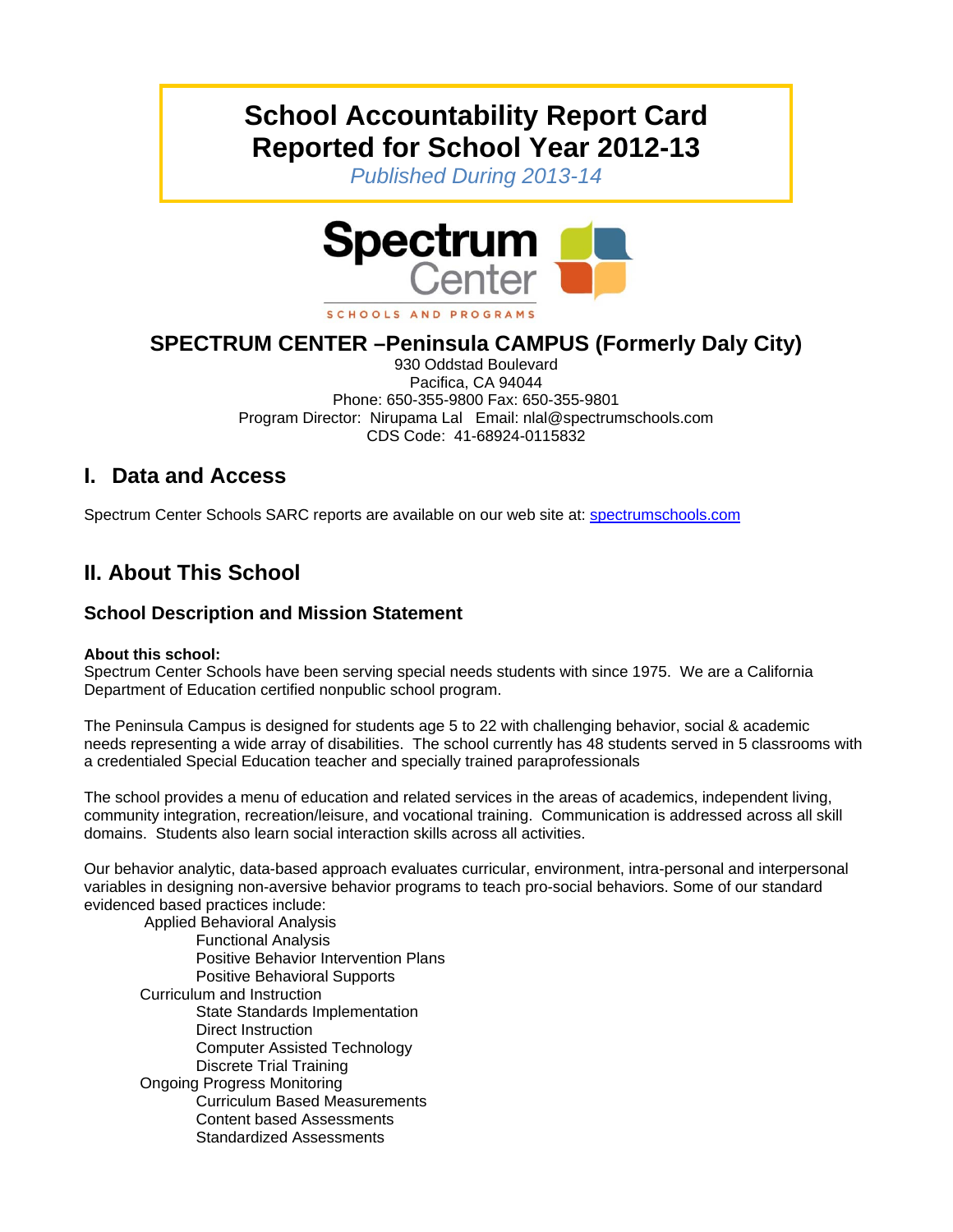Data is collected on academic achievement and on each Individualized Educational Plan (IEP) goal weekly. The data is reviewed monthly to assess the student's progress. Lessons plans are revised as needed to assure student learning. A progress report and/or report card is completed for every students and is provided to both the parent and LEA quarterly per the IEP and master contract.

Spectrum Center Schools monitor progress on targeted campus goals quarterly. An Internal Accountability Review is conducted annually.

#### **Mission Statement:**

Our mission is to provide personalized, evidence-based educational services for non-traditional learners in collaboration with families and public school districts.

#### **Opportunities for Parental Involvement**

Parents are involved in the student enrollment process, parent/teacher conferences, IEP development and approval.

Our school hosts five annual events every school year. The first of these events is open house and this occurs at the beginning of the year. Open house is an event at which parents can visit the school, tour the classroom, meet classroom staff, meet and interact with other parents, look over current work samples for their child, and receive verbal updates on how successfully their child is meeting their behavioral, social, and academic goals. We are holding our Second Annual Autism Awareness fundraiser in the month of April this year. The event features art and craft made by our students, and baked goods made by our staff. Parents/caregivers and districts are invited to participate in raising money towards the Walk Now for Autism Speaks event that is held annually. Spectrum, Daly City, also holds an annual Thanksgiving banquet at which staff serves meals to students and parents. At our annual Christmas party, we also serve a meal, sing Christmas carols, deliver small gifts to the students, and have a talent show. Finally, we also hold an end of the year carnival that the students help us organize and run. We have carnival games and food that are available to both students and parents. During the Christmas party and the Carnival, we also celebrate the students that will be graduating from our program into adult day programs. They receive certificates of completion, and parents and districts are invited.

Teachers make regular phone calls to parents to touch base and share how the child's week went as well as ask for parent input.

When needed, Spectrum Center has provided trainings to help parents with challenges at home, such as ABA principles, video modeling for those with Autism, and many others.

#### **Student Enrollment by Grade Level (School Year 2012-13)**

| <b>Grade Level</b> | <b>Number of Students</b> | <b>Grade Level</b>         | <b>Number of Students</b> |
|--------------------|---------------------------|----------------------------|---------------------------|
| Kindergarten       |                           | <b>Ungraded Elementary</b> |                           |
| Grade 1            |                           | Grade 9                    |                           |
| Grade 2            |                           | Grade 10                   |                           |
| Grade 3            |                           | Grade 11                   | 15                        |
| Grade 4            |                           | Grade 12                   |                           |
| Grade 5            | 3                         | <b>Ungraded HS</b>         |                           |
| Grade 6            |                           | <b>Post-Secondary</b>      | 19                        |
| Grade 7            |                           |                            |                           |
| Grade 8            |                           | <b>Total Enrollment</b>    | 65                        |

This table displays the number of students enrolled in each grade level (determined by age) at the school.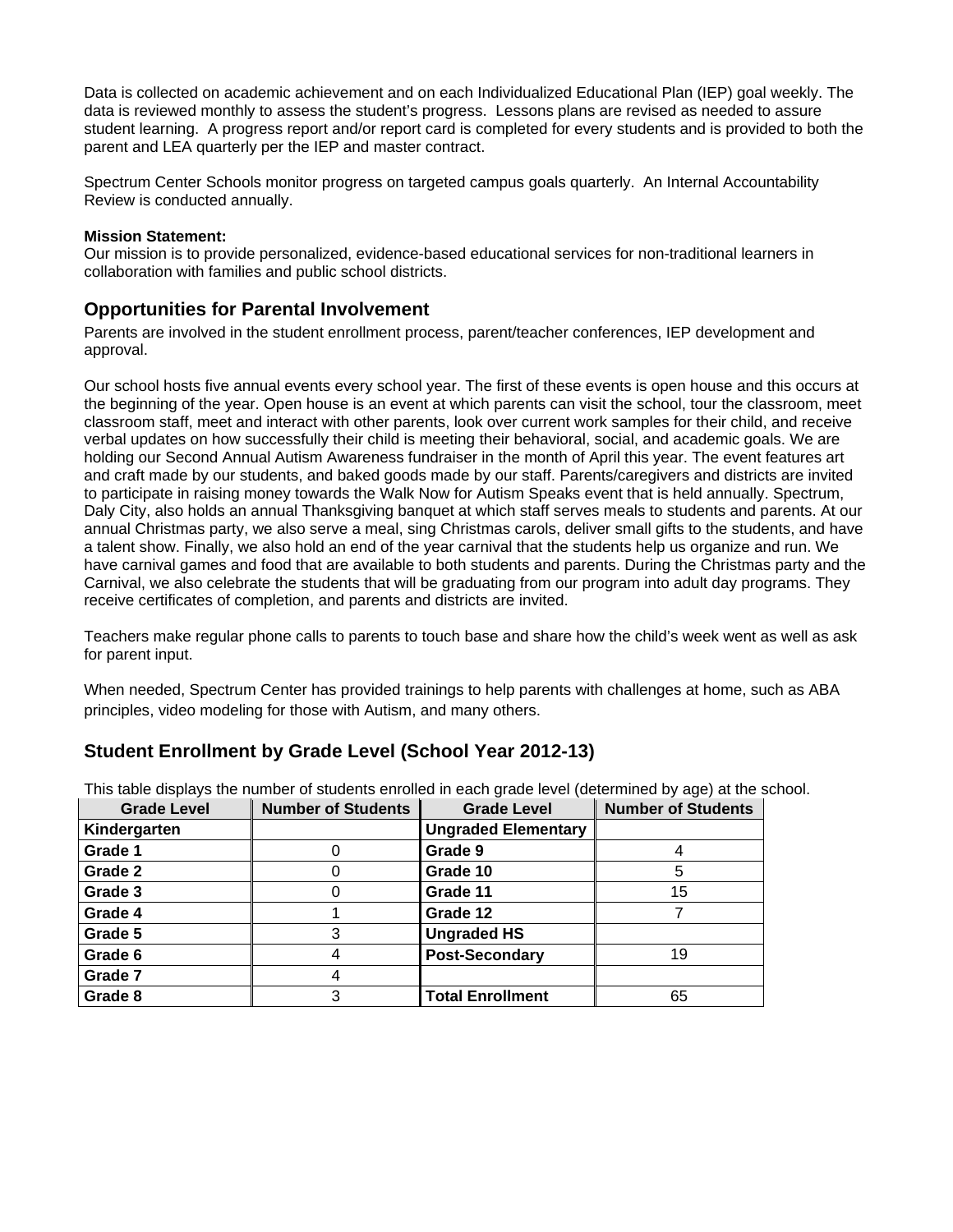### **Student Enrollment by Group**









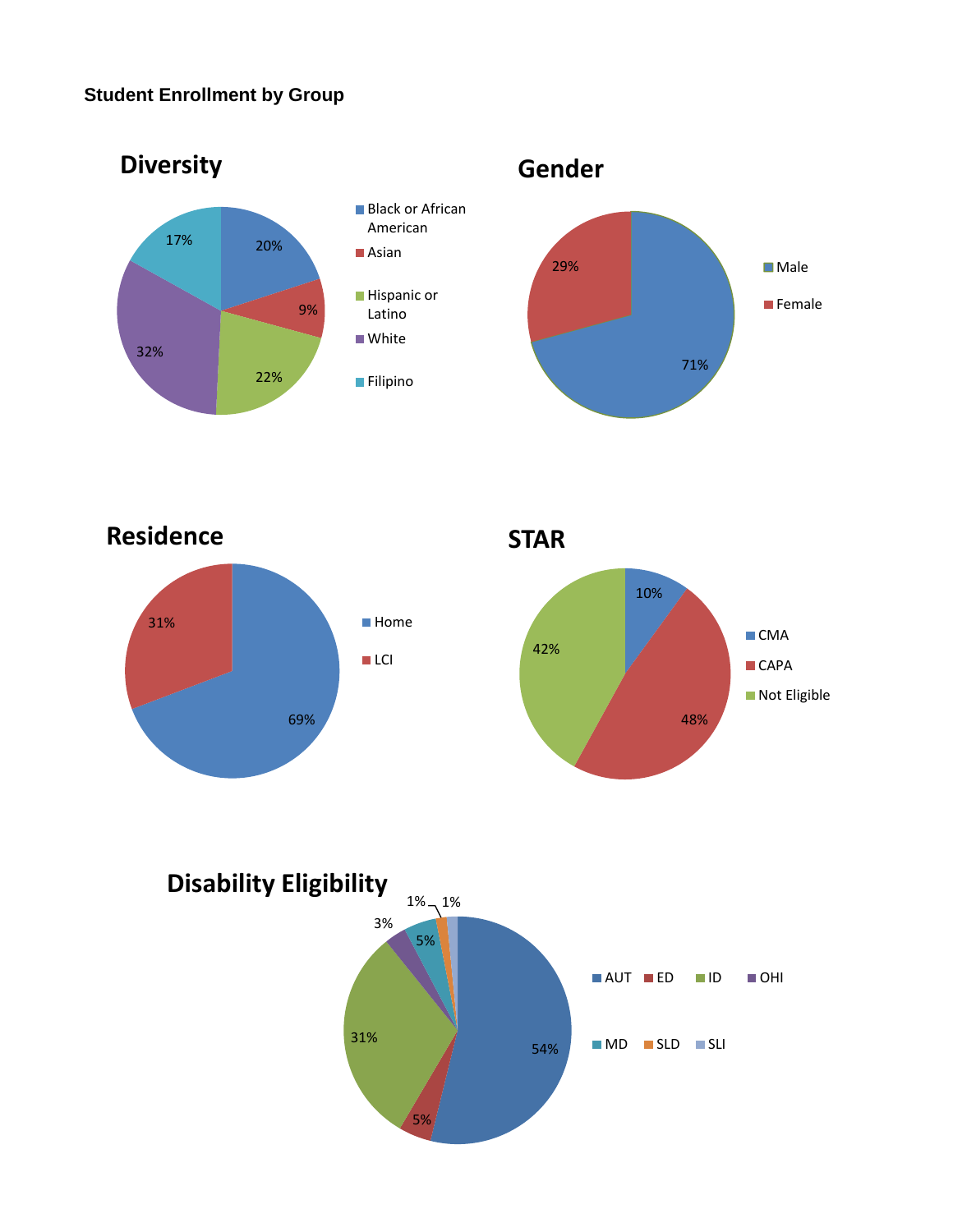#### **Average Class**

Our model is to provide small classroom sizes, due to this our classrooms can be anywhere from 8 to 12 students in a classroom. Students are in classrooms according to age and function level. In the 2012-13 school year, the Daly City Campus served an average of 50 students in 5 classrooms.

# **III. School Climate**

#### **School Safety Plan (School Year 2012-13)**

All staff receive required trainings including, but not limited to: 1<sup>st</sup> Aide/CPR, Hughes Bill, incident report writing, emergency preparedness, blood borne pathogens, student supervision, safety in the work place, sexual harassment, abuse reporting and universal precautions.

The campus has a safety team which meets monthly. The safety team is responsible for monitoring monthly classroom safety and risk abatement checklist, maintaining adequate first aide and blood borne pathogen supplies and reviewing safety incidents as needed. Morning sweeps of the grounds are conducted to insure the campus is secure and free from dangerous debris.

Emergency preparedness includes monthly fire drills, monthly earthquake drills, monthly OSHA building checks, an annual fire inspection and an annual disaster drill which includes earthquake preparedness, shelter in place, violent intruder protection and an annual exposure control plan.

#### **Suspensions and Expulsions**

| Rate               | <b>School</b> |         |         |  |
|--------------------|---------------|---------|---------|--|
|                    | 2010-11       | 2011-12 | 2012-13 |  |
| <b>Suspensions</b> |               |         |         |  |
| <b>Expulsions</b>  |               |         |         |  |

## **IV. School Facilities**

#### **School Facility Conditions and Improvement Plan (School Year 2013-14)**

#### **School Buildings:**

The Spectrum Center Daly City Campus moved to a new location and became the Peninsula campus Fall 2013. The Peninsula campus is located at 930 Oddstad, Pacifica CA. The school area of the building has 5 classrooms, a library/multipurpose room, a kitchen, and administrative offices.

#### **Maintenance and Repair:**

The Administrative Coordinator is responsible for all campus repairs and coordinates with the Maintenance Specialist to ensure repairs are completed. We have a Five-Year Plan, which consists of improvements to the floor, resurfacing the playground and the acquisition of additional classroom space to facilitate continued student population growth. The head of the safety team coordinates with the Clinical Assistant and the Safety Team members to conduct morning safety sweeps to insure the campus is free from dangerous debris.

#### **Cleaning Process and Schedule:**

Our campus contracts a cleaning service company in order to ensure that all classrooms, offices, cafeteria, gym and restrooms are cleaned on a daily basis. We also contract with a cleaning service to have the tile floors waxed and the carpets steam cleaned once a year.

#### **Modernizing or New School Construction Projects:**

The campus recently installed new carpet in the administrative offices and the library/multi-purpose room.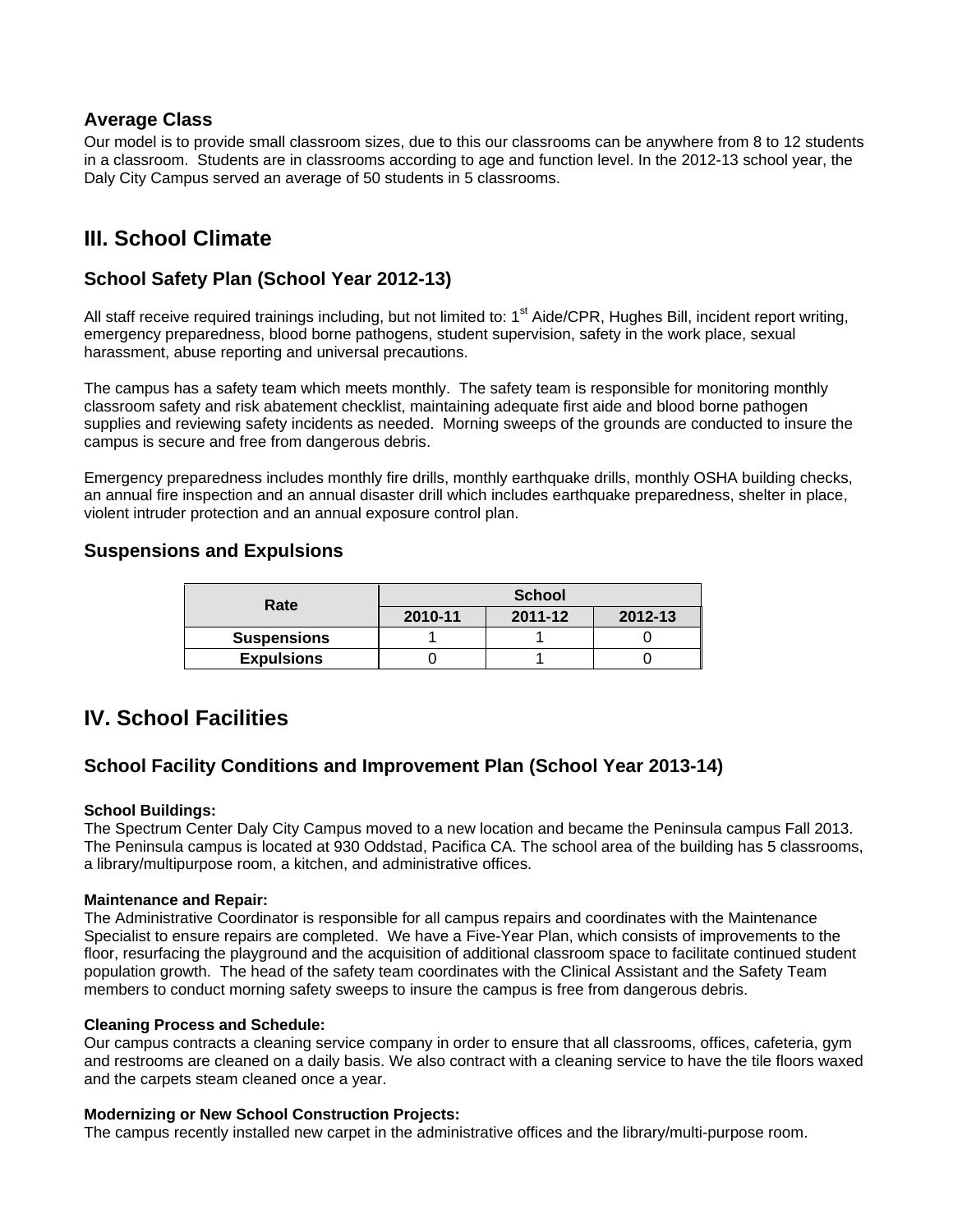# **School Facility Good Repair Status (School Year 2013-14)**

| <b>System Inspected</b>                                                          | <b>Repair Status</b> |         |      |      | <b>Repair Needed and</b>       |  |
|----------------------------------------------------------------------------------|----------------------|---------|------|------|--------------------------------|--|
|                                                                                  | <b>Exemplary</b>     | Good    | Fair | Poor | <b>Action Taken or Planned</b> |  |
| Systems: Gas Leaks,<br>Mechanical/HVAC,<br>Sewer                                 |                      | $\star$ |      |      | n/a                            |  |
| <b>Interior: Interior</b><br><b>Surfaces</b>                                     |                      | $\star$ |      |      | n/a                            |  |
| <b>Cleanliness: Overall</b><br>Cleanliness, Pest/<br>Vermin Infestation          |                      | $\star$ |      |      | n/a                            |  |
| <b>Electrical: Electrical</b>                                                    |                      | $\star$ |      |      | n/a                            |  |
| <b>Restrooms/Fountains:</b><br>Restrooms, Sinks/<br><b>Fountains</b>             |                      | $\star$ |      |      | n/a                            |  |
| Safety: Fire Safety,<br><b>Hazardous Materials</b>                               |                      | $\star$ |      |      | n/a                            |  |
| <b>Structural: Structural</b><br>Damage, Roofs                                   |                      | $\star$ |      |      | n/a                            |  |
| <b>External:</b><br>Playground/School<br>Grounds, Windows/<br>Doors/Gates/Fences |                      | $\star$ |      |      | n/a                            |  |
| <b>Overall Rating</b>                                                            |                      | $\star$ |      |      | n/a                            |  |

# **V. Teachers-**

### **Teacher Credentials**

| <b>Teachers</b>                               | <b>School</b> |         |         |  |
|-----------------------------------------------|---------------|---------|---------|--|
|                                               | 2010-11       | 2011-12 | 2012-13 |  |
| <b>Number of campus classrooms</b>            |               |         |         |  |
| <b>Clear Level 2</b>                          |               |         |         |  |
| <b>Preliminary Level 1</b>                    |               |         |         |  |
| UIP                                           |               |         |         |  |
| <b>PIP/STSP</b>                               |               |         |         |  |
| <b>Emergency Substitute (Classroom Aides)</b> |               |         |         |  |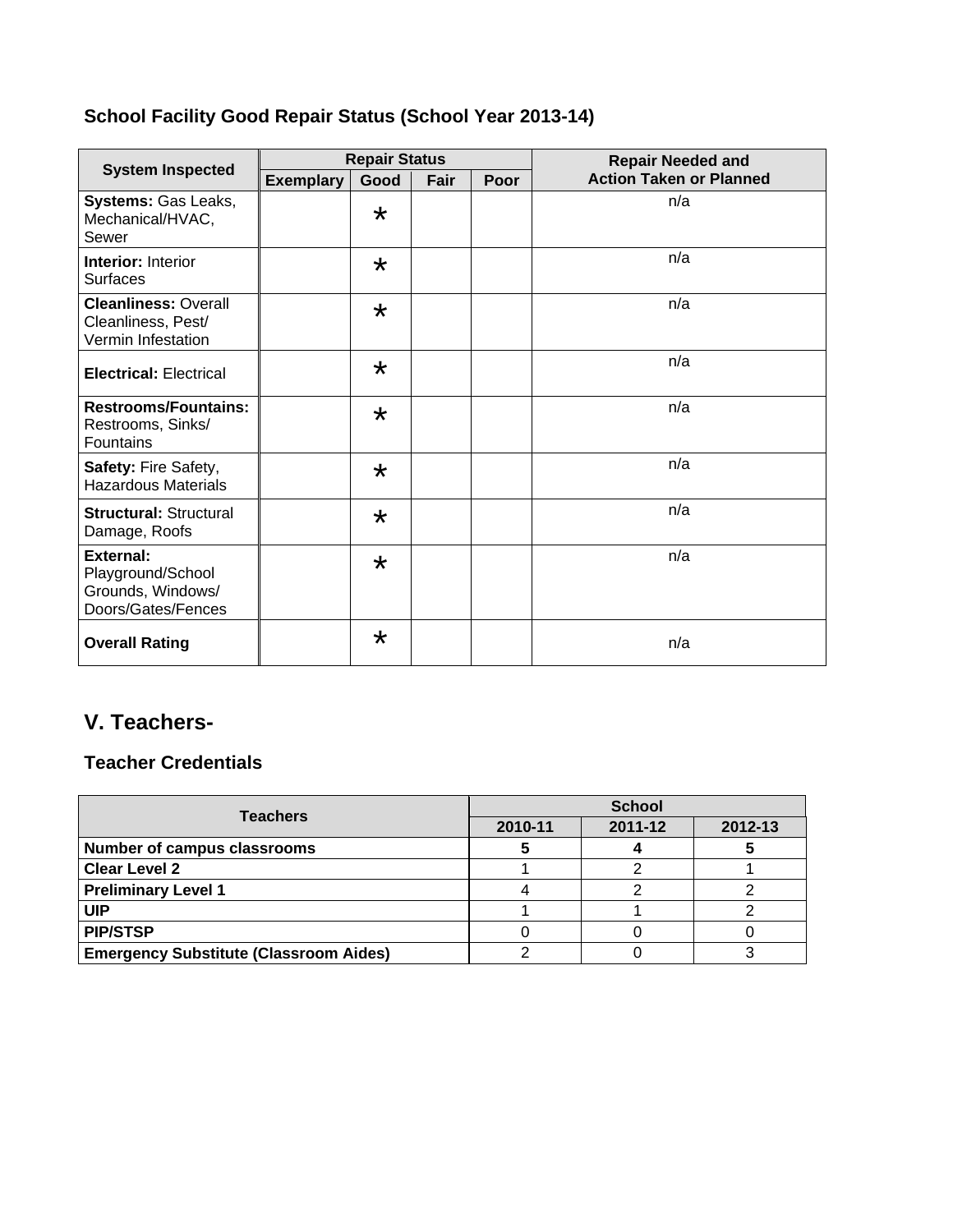# **VI. Support Staff**

#### **Other Support Staff (School Year 2012-13)**

| <b>Title</b>                                     | <b>Number of FTE</b><br><b>Assigned to School</b> |
|--------------------------------------------------|---------------------------------------------------|
| <b>Senior Clinician</b>                          |                                                   |
| <b>Curriculum &amp; Instructional Specialist</b> |                                                   |
| <b>Education Coordinator</b>                     | $\overline{2}$                                    |
| <b>Clinical Specialist</b>                       |                                                   |
| <b>Vocational Specialist</b>                     |                                                   |
| <b>Behavioral/Instructional Classroom Aides</b>  | 11                                                |
| <b>MFT Counselor</b>                             |                                                   |
| <b>Speech/Language/Hearing Specialist</b>        |                                                   |
| <b>Occupational Therapist</b>                    |                                                   |
| <b>Adapted Physical Education</b>                |                                                   |
| <b>Nurse</b>                                     |                                                   |

# **VII. Curriculum and Instructional Materials**

### **Instructional Materials (School Year 2013-14)**

Each student at CST and CMA level has a text book which matches the SBE or the local LEA's adapted text books in each academic area at his/her grade level. In addition Spectrum Center provides supplemental materials as appropriate to match the students' learning patterns.

| <b>Core Curriculum Area</b>       | Quality, Currency,<br>and Availability of<br><b>Textbooks and</b><br><b>Instructional</b><br><b>Materials * Need to</b><br>import the campus'<br><b>Materials form</b> | <b>Percent of Pupils</b><br><b>Who Lack Their Own</b><br><b>Assigned Textbooks</b><br>and/or<br><b>Instructional</b><br><b>Materials</b> | <b>Most Recent SBE or</b><br><b>Local Governing</b><br><b>Agency Approved</b><br><b>Textbooks and</b><br><b>Instructional</b><br><b>Materials</b> |
|-----------------------------------|------------------------------------------------------------------------------------------------------------------------------------------------------------------------|------------------------------------------------------------------------------------------------------------------------------------------|---------------------------------------------------------------------------------------------------------------------------------------------------|
| <b>Reading/Language Arts</b>      | $\star$                                                                                                                                                                | $O\%$                                                                                                                                    | yes                                                                                                                                               |
| <b>Mathematics</b>                | $\star$                                                                                                                                                                | O%                                                                                                                                       | ves                                                                                                                                               |
| <b>Science</b>                    | $\star$                                                                                                                                                                | $O\%$                                                                                                                                    | ves                                                                                                                                               |
| <b>History-Social Science</b>     | $\star$                                                                                                                                                                | $O\%$                                                                                                                                    | yes                                                                                                                                               |
| <b>Foreign Language</b>           | $\star$                                                                                                                                                                | O%                                                                                                                                       | yes                                                                                                                                               |
| <b>Health</b>                     | $\star$                                                                                                                                                                | $O\%$                                                                                                                                    | yes                                                                                                                                               |
| <b>Visual and Performing Arts</b> | $\star$                                                                                                                                                                | O%                                                                                                                                       | ves                                                                                                                                               |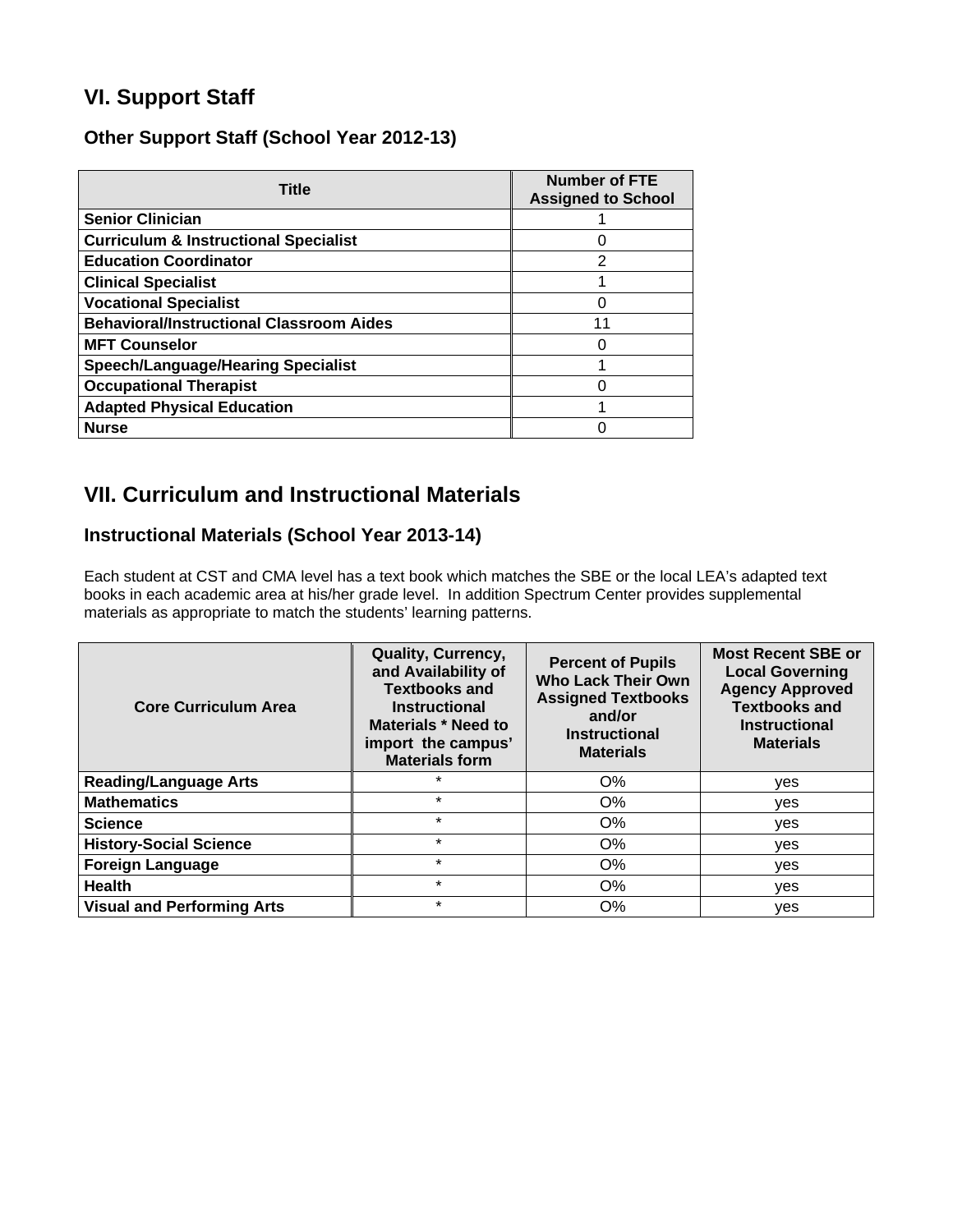|                                | <b>SECTION B. GRADES K-8</b> |                                                                                                                              |                                                       |                                          |                                                |
|--------------------------------|------------------------------|------------------------------------------------------------------------------------------------------------------------------|-------------------------------------------------------|------------------------------------------|------------------------------------------------|
|                                |                              | <b>CORE SUBJECT ABBREVIATIONS</b>                                                                                            |                                                       |                                          |                                                |
|                                |                              | English Language Arts (ELA)<br>Math (MAT)                                                                                    | Social Science (SS)<br>Science (SCI)                  |                                          |                                                |
|                                |                              | (NOTE: The "print area" is preset for two pages. Adjust as necessary to add or reduce the number of pages to be printed)     |                                                       |                                          |                                                |
| <b>Core Subject</b><br>Abbrev. | Gra<br>de<br>Lev<br>el       | <b>Current Textbooks</b><br>and<br><b>Instructional Materials (Use Exact Titles)</b>                                         | <b>Publisher</b><br>and<br><b>Year of Publication</b> | <b>State Adopted?</b><br>(K-8) Yes or No | For<br><b>CDE</b><br><b>USE</b><br><b>ONLY</b> |
| <b>ELA</b>                     | Κ                            | California treasures                                                                                                         | Macmillan/McGraw-Hill (2010)                          | yes                                      |                                                |
| ELA                            | Κ                            | English Language Development                                                                                                 | Scott Foresman (2010)                                 | yes                                      |                                                |
| ELA                            | K.                           | Pearson Language Central                                                                                                     | Pearson Education (2010)                              | yes                                      |                                                |
| <b>ELA</b>                     | Κ                            | Reflections California: Time for Kids<br><b>Reader Collection (class set)</b>                                                | Harcourt (2003)                                       | yes                                      |                                                |
| <b>ELA</b>                     | 1                            | Reading Medallion (series) 1.1-Here<br>We Go, 1.2 Let's Be Friends, 1.3-<br>Surprises, 1.4-Treasures, 1.5-<br><b>Wonders</b> | Houghton/Mifflin (2003)                               | yes                                      |                                                |
| <b>ELA</b>                     | $\overline{2}$               | Reading Ca. 2.1-Adventures, 2.2-<br>Delights                                                                                 | Houghton/Mifflin (2003)                               | yes                                      |                                                |
| <b>ELA</b>                     | 3                            | Reading Ca. 3.1-Rewards, 3.2-<br>Horizons                                                                                    | Houghton/Mifflin (2003)                               | yes                                      |                                                |
| <b>ELA</b>                     | 4                            | <b>Reading Ca.- Traditions</b>                                                                                               | Houghton/Mifflin (2003)                               | yes                                      |                                                |
| <b>ELA</b>                     | 5                            | Reading Ca. - Expedition                                                                                                     | Houghton/Mifflin (2003)                               | yes                                      |                                                |
| <b>ELA</b>                     | 6                            | Literature and Language Arts:<br><b>Introductory Course</b>                                                                  | Holt (2003)                                           | yes                                      |                                                |
| <b>ELA</b>                     | 6                            | Literature: Timeless Voices,<br><b>Timeless Themes (Copper)</b>                                                              | Prentice Hall (2002)                                  | yes                                      |                                                |
| <b>ELA</b>                     | $\overline{7}$               | Literature and Language Arts:<br><b>First Course</b>                                                                         | Holt (2003)                                           | yes                                      |                                                |
| <b>ELA</b>                     | $\overline{7}$               | Literature: Timeless Voices,<br>Timeless Themes (Bronze)                                                                     | Prentice Hall (2005)                                  | yes                                      |                                                |
| <b>ELA</b>                     | 8                            | Literature and Language Arts:<br><b>Second Course</b>                                                                        | Holt (2003)                                           | yes                                      |                                                |
| <b>ELA</b>                     | 8                            | Literature: Timeless Voices,<br><b>Timeless Themes (Silver)</b>                                                              | Prentice Hall (2005)                                  | yes                                      |                                                |
| <b>MAT</b>                     | Κ                            | California Math                                                                                                              | Houghton/ Mifflin (2009)                              | yes                                      |                                                |
| <b>MAT</b>                     | 1                            | California Math                                                                                                              | Houghton/ Mifflin (2009)                              | yes                                      |                                                |
| MAT                            | $\overline{2}$               | California Math                                                                                                              | Houghton/ Mifflin (2009)                              | yes                                      |                                                |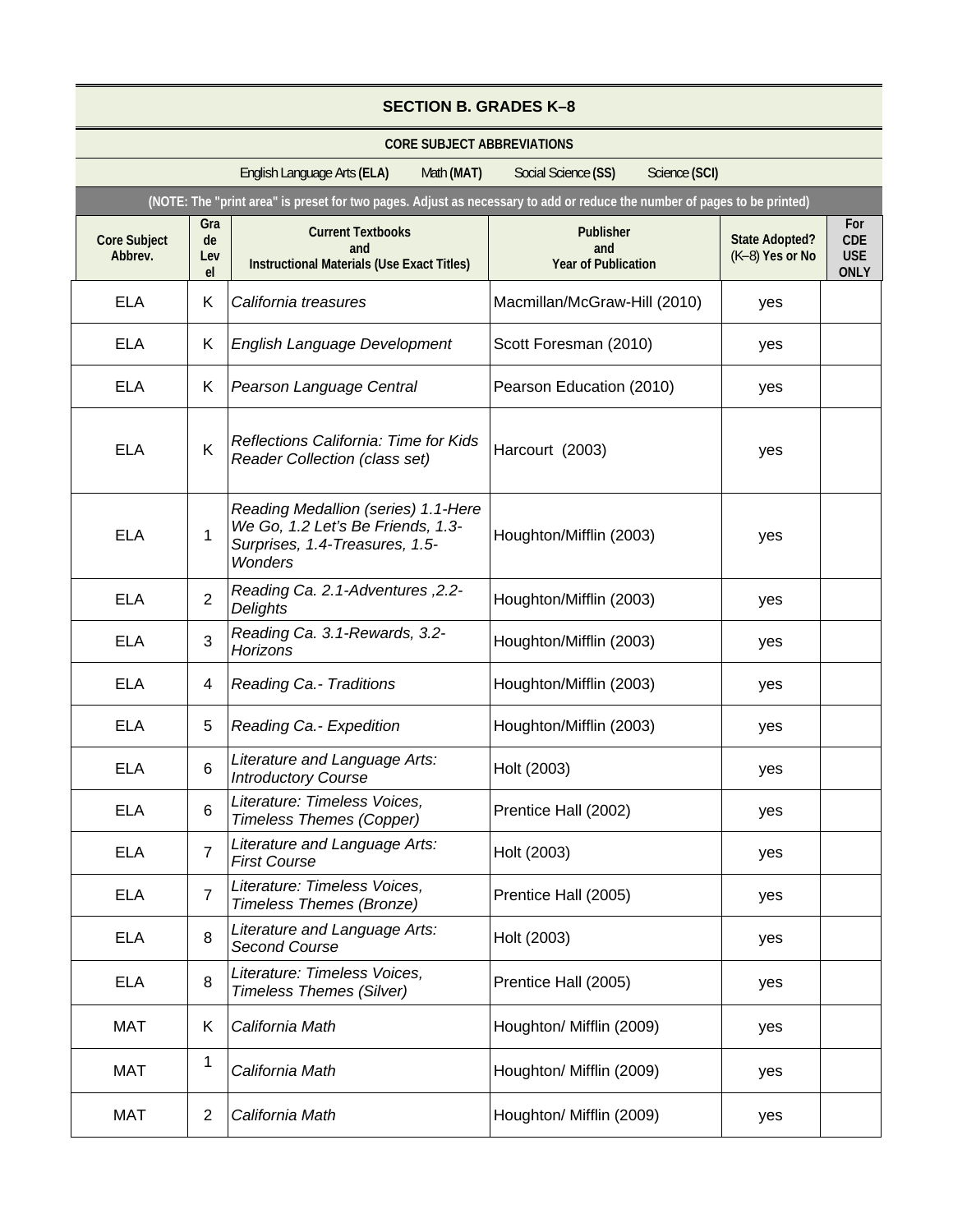| <b>MAT</b> | 3  | California Math                                                                                        | Houghton/ Mifflin (2009)                        | yes |  |
|------------|----|--------------------------------------------------------------------------------------------------------|-------------------------------------------------|-----|--|
| <b>MAT</b> | 4  | California Math                                                                                        | Houghton/ Mifflin (2009)                        | yes |  |
| <b>MAT</b> | 5  | California Math                                                                                        | Houghton/ Mifflin (2009)                        | yes |  |
| <b>MAT</b> | 6  | McDougal Littell Ca. Math Course 1                                                                     | Houghton/ Mifflin (2008)                        | yes |  |
| <b>MAT</b> | 7  | McDougal Littell Ca. Math Course 2                                                                     | Houghton/ Mifflin (2008)                        | yes |  |
| <b>MAT</b> | 8  | McDougal Littell Ca. Algebra 1                                                                         | Houghton/ Mifflin<br>(2008)                     | yes |  |
| <b>MAT</b> | 8  | Algebra: Algebra Connections v. 1                                                                      | CPM Educational Group (2006)                    | yes |  |
| <b>MAT</b> | 8  | Algebra: Algebra Connections v. 2                                                                      | CPM Educational Group (2006)                    | yes |  |
| SS         | Κ  | <b>Harcourt School Publishers</b><br>Reflections California: Time for Kids<br><b>Reader Collection</b> | Harcourt (2003)                                 | yes |  |
| SS         | 1  | <b>Reflections: Child's View</b>                                                                       | Harcourt (2007)                                 | yes |  |
| SS         | 2  | Reflections: People We Know                                                                            | Harcourt (2007)                                 | yes |  |
| SS         | 3  | Scott Foresman History-Social<br>Science for California: Our<br>Communities                            | Pearson/ Scott Foresman<br>(2007)               | yes |  |
| SS         | 4  | Scott Foresman History-<br>Social Science for California: Our<br>California                            | Pearson/ Scott Foresman<br>(2007)               | yes |  |
| SS         | 5  | Scott Foresman History-<br>Social Science for California: Our<br><b>Nation</b>                         | Pearson/ Scott Foresman<br>(2007)               | yes |  |
| SS         | 6  | <b>History Alive! The Ancient World</b>                                                                | <b>Teachers' Curriculum Institute</b><br>(2004) | yes |  |
| SS         | 7  | History Alive! Medieval World and<br>Beyond                                                            | Teachers' Curriculum Institute<br>(2005)        | yes |  |
| SS         | 8  | <b>History Alive! The United States</b><br>Through Industrialism                                       | Teachers' Curriculum Institute<br>(2005)        | yes |  |
| SCI        | K. | Science California & consumable<br>notebook                                                            | Houghton Mifflin (2006)                         | yes |  |
| SCI        | K  | Science California                                                                                     | Harcourt (2005)                                 | yes |  |
| SCI        | 1  | California Science                                                                                     | Macmillan, McGraw-Hill (2008)                   | yes |  |
| SCI        | 2  | California Science                                                                                     | Macmillan, McGraw-Hill (2008)                   | yes |  |
| SCI        | 3  | California Science                                                                                     | Macmillan, McGraw-Hill (2008)                   | yes |  |
| SCI        | 4  | California Science                                                                                     | Macmillan, McGraw-Hill (2008)                   | yes |  |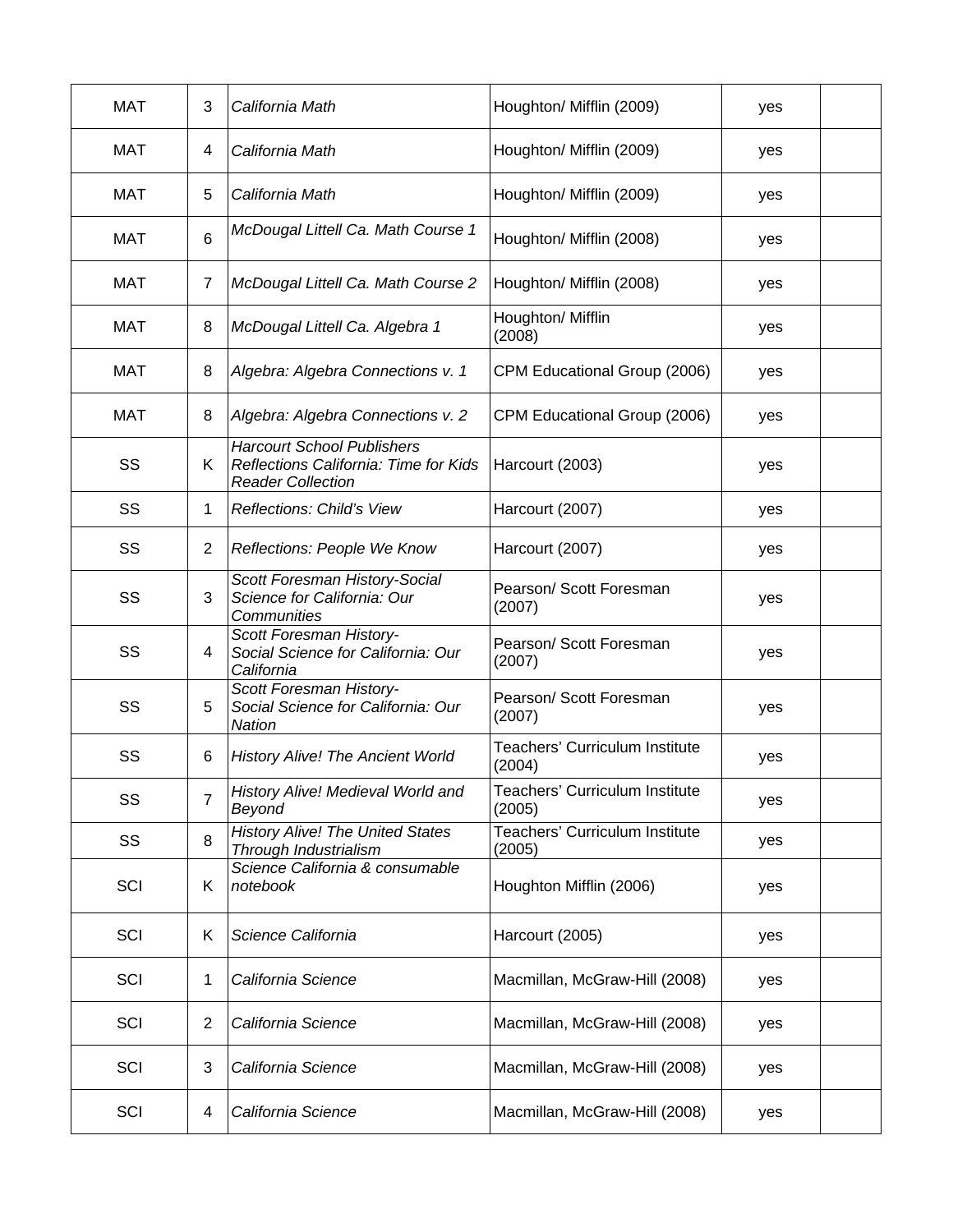| SCI                              | 5              | California Science                                                             | Macmillan, McGraw-Hill (2008)         | yes |  |
|----------------------------------|----------------|--------------------------------------------------------------------------------|---------------------------------------|-----|--|
| SCI                              | 6              | California Earth Science                                                       | Macmillan, McGraw-Hill (2008)         | yes |  |
| SCI                              | 6              | <b>Focus on Earth Science</b>                                                  | <b>Prentice Hall</b><br>(2008)        | yes |  |
| SCI                              | 7              | <b>Focus on Life Science</b>                                                   | Prentice Hall (2008)                  | yes |  |
| SCI                              | 8              | <b>Focus on Physical Science</b>                                               | Prentice Hall (2007)                  | yes |  |
| SCI                              | 7              | Holt Ca. Science: Life Science                                                 | Holt-McDougal (2001)                  | yes |  |
| SCI                              | 8              | Holt Ca. Science: Physical Science                                             | Holt-McDougal (2001)                  | yes |  |
| Health                           | K              | <b>Harcourt Health and Fitness</b>                                             | Houghton, Mifflin, Harcourt<br>(2006) | yes |  |
| Health                           | 1              | <b>Harcourt Health and Fitness</b>                                             | Houghton, Mifflin, Harcourt<br>(2006) | Yes |  |
| Health                           | 2              | <b>Harcourt Health and Fitness</b>                                             | Houghton, Mifflin, Harcourt<br>(2006) | Yes |  |
| Health                           | 3              | <b>Harcourt Health and Fitness</b>                                             | Houghton, Mifflin, Harcourt<br>(2006) | Yes |  |
| Health                           | 4              | <b>Harcourt Health and Fitness</b>                                             | Houghton, Mifflin, Harcourt<br>(2006) | Yes |  |
| Health                           | 5              | <b>Harcourt Health and Fitness</b>                                             | Houghton, Mifflin, Harcourt<br>(2006) | Yes |  |
| Health                           | 6              | <b>Harcourt Health and Fitness</b>                                             | Houghton, Mifflin, Harcourt<br>(2006) | Yes |  |
| Health                           | K-6            | Health and Wellness Life Skills Book   Macmillan (2004)                        |                                       | Yes |  |
| Visual and<br>Performing<br>Arts |                | K-6   SRA Art Connection (Series)                                              | SRA/McGraw-Hill (1998)                | Yes |  |
| Visual and<br>Performing Arts    | $6 - 8$        | Glencoe Ca. Middle School Art<br>Series                                        | Glencoe/ McGraw-Hill                  | Yes |  |
| Visual and<br>Performing<br>Arts | 6              | Scott Foresman Art: California<br>Edition                                      | Pearson, Scott Foresman<br>(2005)     | Yes |  |
| Visual and<br>Performing<br>Arts | $\overline{7}$ | Scott Foresman Art: California<br>Edition                                      | Pearson, Scott Foresman<br>(2005)     | Yes |  |
| Visual and<br>Performing<br>Arts | 8              | Scott Foresman Art: California<br>Edition                                      | Pearson, Scott Foresman<br>(2005)     | Yes |  |
| Foreign<br>Language              | $\overline{7}$ | Navegando 1A                                                                   | EMC/ Paradigm (2005)                  | Yes |  |
| Foreign<br>Language              | 8              | Navegando 1B                                                                   | EMC/Paradigm (2005)                   | Yes |  |
| Physical<br>Education            | $K-6$          | <b>Physical Activities for Young People</b><br><b>With Severe Disabilities</b> | Human Kinetics (2011)                 | No  |  |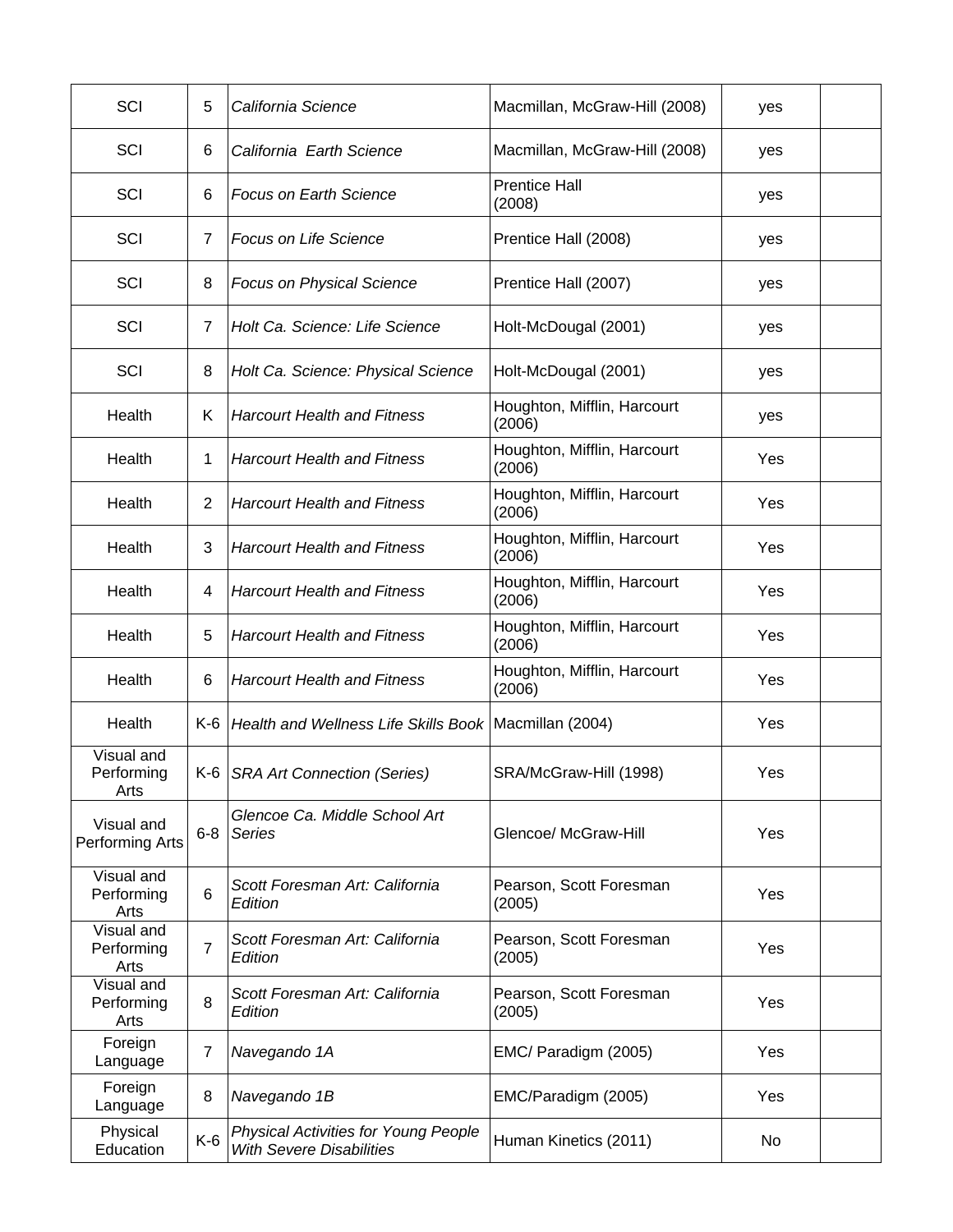| Physicaı<br>(1993)<br>Ready-To-Use P.E. Activities<br>7-8<br>Parker<br><b>NO</b><br>Education |  |
|-----------------------------------------------------------------------------------------------|--|
|-----------------------------------------------------------------------------------------------|--|

|                                     | <b>SECTION B. GRADES 9-12</b> |                                                                                         |                                                                                                                          |                                               |                                      |  |
|-------------------------------------|-------------------------------|-----------------------------------------------------------------------------------------|--------------------------------------------------------------------------------------------------------------------------|-----------------------------------------------|--------------------------------------|--|
|                                     |                               |                                                                                         | <b>CORE SUBJECT ABBREVIATIONS</b>                                                                                        |                                               |                                      |  |
|                                     |                               | English Language Arts (ELA)                                                             | Math (MAT)<br>Social Science (SS)                                                                                        | Science (SCI)                                 |                                      |  |
|                                     |                               |                                                                                         | (NOTE: The "print area" is preset for two pages. Adjust as necessary to add or reduce the number of pages to be printed) |                                               |                                      |  |
| <b>Core Subject</b><br>Abbrev.      | Grad<br>e<br>Level            | <b>Current Textbooks</b><br>and<br><b>Instructional Materials (Use Exact</b><br>Titles) | <b>Publisher</b><br>and<br><b>Year of Publication</b>                                                                    | <b>Name</b><br>District(s)<br>0f<br>Alignment | For<br><b>CDE USE</b><br><b>ONLY</b> |  |
| English 1-2                         | 9                             | Composition and<br>Grammar 9- Steps in the<br><b>Writing Process</b>                    | Laid law (1985)                                                                                                          | <b>JUHSD</b>                                  |                                      |  |
| English 3-4                         | 10                            | Composition and<br>Grammar 10- Steps in the Laid law (1985)<br><b>Writing Process</b>   |                                                                                                                          | <b>JUHSD</b>                                  |                                      |  |
| English 3-4                         | 10                            | The Language of<br>Literature: Level 10<br>California Edition                           | McDougal Littell/Houghton Mifflin<br>(2002)                                                                              | <b>SFUSD</b>                                  |                                      |  |
| English 5-6                         | 11                            | Composition and<br>Grammar 11- Steps in the Laid law (1985)<br><b>Writing Process</b>   |                                                                                                                          | <b>JUHSD</b>                                  |                                      |  |
| English 7-8                         | 12                            | Composition and<br>Grammar 12                                                           | Laid law (1985)                                                                                                          | <b>JUHSD</b>                                  |                                      |  |
| Math: Algebra I                     | $9\,$                         | Algebra Connections,<br>Version 3.0                                                     | CPM Educational Program (2002)                                                                                           | <b>SFUSD</b>                                  |                                      |  |
| Math: Algebra II                    | $10-$<br>12                   | Glencoe Algebra 2                                                                       | Glencoe/ McGraw-Hill (2004)                                                                                              | <b>JUHSD</b>                                  |                                      |  |
| Math:<br>Geometry 1-2               | 10                            | <b>Discovering Geometry:</b><br>An Investigative<br>Approach                            | Key Curriculum Press (2008)                                                                                              | <b>SFUSD</b>                                  |                                      |  |
| Science:<br>Biology 1-2             | $9 - 12$                      | <b>Biology</b>                                                                          | Prentice Hall (2007)                                                                                                     | SFUSD/<br><b>JUHSD</b>                        |                                      |  |
| Science:<br>Chemistry               | $10 -$<br>12                  | <b>Chemistry California</b><br>Edition                                                  | Prentice Hall (2002)                                                                                                     | SFUSD/<br><b>JUHSD</b>                        |                                      |  |
| Science:<br><b>Earth Science</b>    | 9                             | Earth Science:<br>California Edition                                                    | Prentice Hall (2007)                                                                                                     | <b>JUHSD</b>                                  |                                      |  |
| H/SS:<br>Modern World               | 10                            | <b>World History Modern</b><br><b>Times</b>                                             | Glencoe (2005)                                                                                                           | <b>JUHSD</b>                                  |                                      |  |
| $H/SS$ :<br>U.S. History            | 11                            | <b>The American Vision</b><br><b>Modern Times</b><br>California Edition                 | Glencoe(2006)                                                                                                            | <b>JUHSD</b>                                  |                                      |  |
| $H/SS$ :<br>U.S. Gov./<br>Democracy | 12                            | Magruder's American<br>Government                                                       | Prentice Hall (2006)                                                                                                     | SFUSD/<br><b>JUHSD</b>                        |                                      |  |
| H/SS:<br>Economics                  | 12                            | Econ Alive!<br>The Power to Choose                                                      | <b>Teachers Curriculum Institute</b><br>(2010)                                                                           | <b>SFUSD</b>                                  |                                      |  |
| Health                              | $9 - 12$                      | Glencoe Health:<br>A Guide to Wellness                                                  | Glencoe, McGraw-Hill                                                                                                     | <b>JUHSD</b>                                  |                                      |  |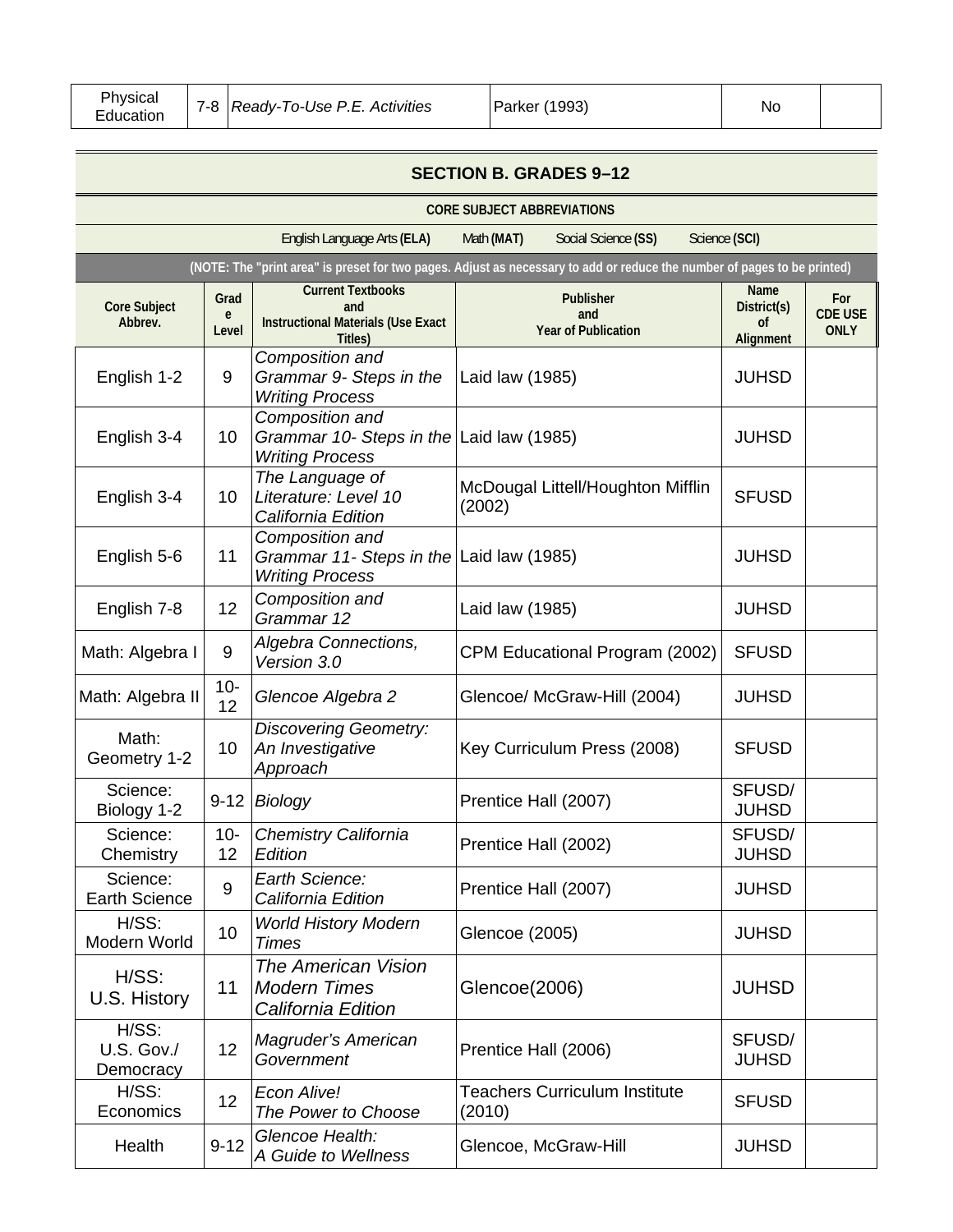| Health                     |          | 9-12 Lifetime Health                                                                          | Holt, Rinehart and Winston<br>(2007) | <b>SFUSD</b> |  |
|----------------------------|----------|-----------------------------------------------------------------------------------------------|--------------------------------------|--------------|--|
| World/ Foreign<br>Language |          | 9-12 Avancemos! Level 1                                                                       | McDougal/ Littell (2007)             | <b>SFUSD</b> |  |
| World/ Foreign<br>Language |          | 9-12 Avancemos! Level 2                                                                       | McDougal/ Littell (2007)             | <b>SFUSD</b> |  |
| World/ Foreign<br>Language |          | 9-12 Avancemos! Level 3                                                                       | McDougal/ Littell (2007)             | <b>SFUSD</b> |  |
| Physical<br>Education      | $9 - 12$ | Ready-To-Use P.E.<br>Activities (Complete<br>Physical Education<br><b>Activities Program)</b> | Parker (1993)                        |              |  |

#### **VIII. School Finances**

### **Expenditures per Pupil (Fiscal Year 2012-13)**

| <b>Total Dollars</b> | Dollars per student | <b>Average Teacher Salary</b> |
|----------------------|---------------------|-------------------------------|
| \$1,924,246          | \$40.941            | \$52,429                      |

#### **Types of Services Provided**

Spectrum Center Schools work cooperatively with local school districts to develop a customized curriculum for each student based on the student's Individual Education Program (IEP), abilities, interests and goals. Spectrum Center Schools meet state education standards and are based on the principals of Applied Behavior Analysis (ABA). ABA is a discipline devoted to the understanding and improvement of human behavior. Spectrum's ABA curriculum includes specific strategies for preventing behaviors of concern, teaching alternative appropriate behavior, teaching self-control strategies, improving learning skills and responding to behaviors of concern in a safe and respectful manner.

Spectrum Center Schools serve students with emotional disturbance or developmental disabilities who benefit from a consistent and structured program, with an emphasis on a successful transition to a less restrictive environment. The students receive individualized instruction in academic, social and behavioral skills, including independent living and vocational skills in a low student to instructor ratio.

Spectrum Center Schools also serve students with autism, who receive a continuum of specialized education services in dedicated classrooms. Applied Behavior Analysis is the foundation of Spectrum's approach to teaching children with autism in an environment that is predictable, consistent, structured and positive. Spectrum's curriculum for students with autism in highly structured involves repeated presentation of instruction and focuses on communication, behavior, social and academic skills in a low student to instructor ratio.

Related services provided at by Spectrum Center per the student Individual Education Program includes counseling, Speech and Language Therapy, Occupational Therapy, Adapted Physical Education, Augmentative Communication, and Assistive Technology.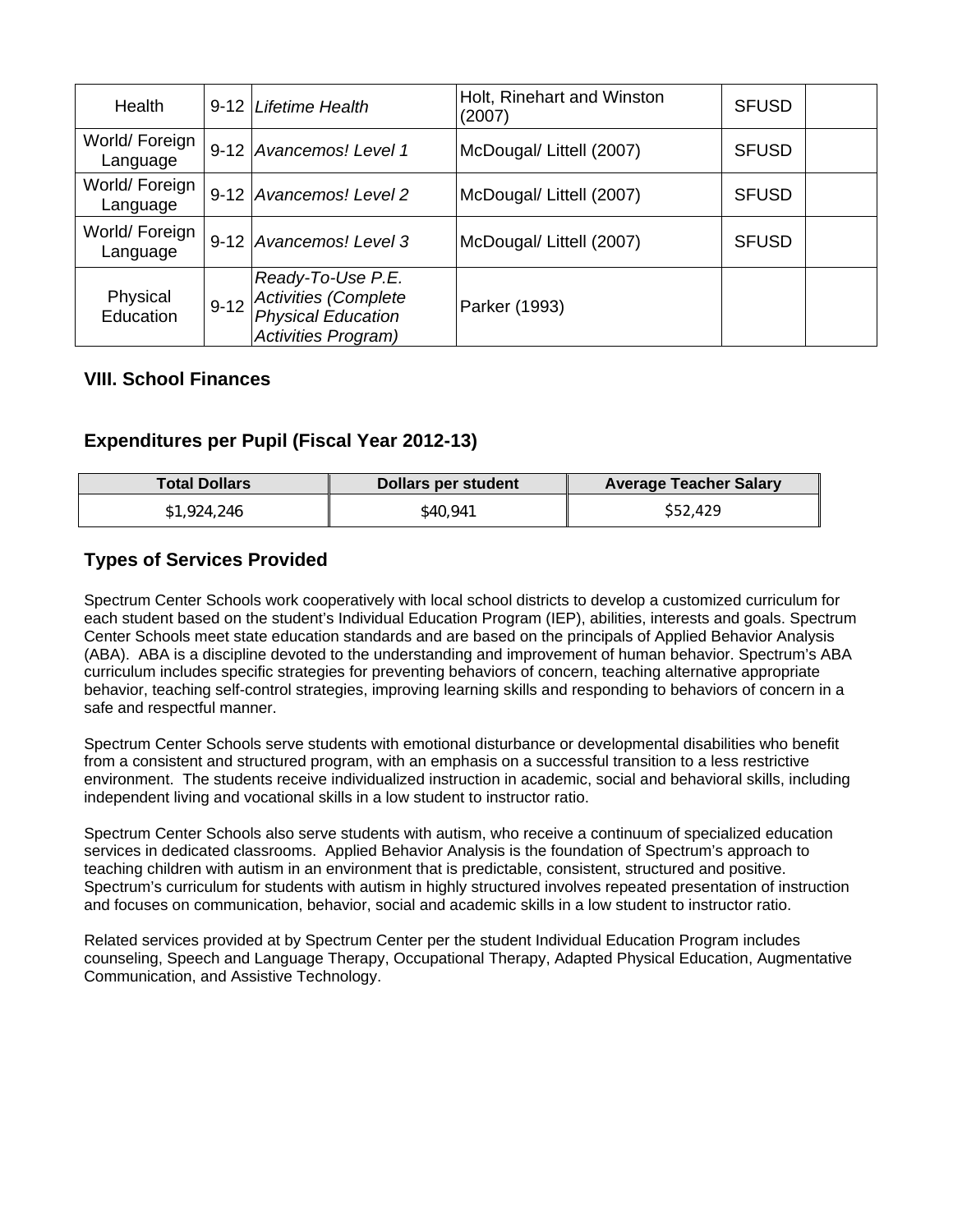### **Teacher and Administrative Salaries (Fiscal Year 2012-13)**

| Category                        | <b>Spectrum Schools</b><br><b>Amount</b> | <b>State Average</b><br>(ADA < 1,500) |
|---------------------------------|------------------------------------------|---------------------------------------|
| <b>Beginning Teacher Salary</b> | \$38,140                                 | \$40,329                              |
| <b>Mid-Range Teacher Salary</b> | \$52,149                                 | \$59,804                              |
| <b>Highest Teacher Salary</b>   | \$66,998                                 | \$79,279                              |
| <b>Average Director Salary</b>  | \$78,680                                 | \$91,712                              |

#### **IX. Student Performance**

#### **Standardized Testing and Reporting**

Scores are not shown when the number of students with data is ten or less because it is too small for statistical accuracy and to protect student privacy. Districts and Parents receive test results. The Campus does not always receive them from the LRE. Not enough test results were received to provide an accurate report.

### **Other Student Outcome Data**



The IEP goal data indicate the percent of goals in which the students reached the third benchmark or better at the time of his/her annual. The behavioral progress data indicate the percentage of challenging behaviors targeted in a formal behavior intervention plan that had a 10% decrease or better at the time of the annual IEP.

## **X. Accountability**

#### **California Department of Education Certification (CDE)**

The Spectrum Center Schools are all certified by the California Department of Education.

#### **Schools Commission of the Western Association of Schools and Colleges Accreditation (WASC)**

The Spectrum Center Schools are all fully accredited by the Schools Commission of the Western Association of Schools and Colleges.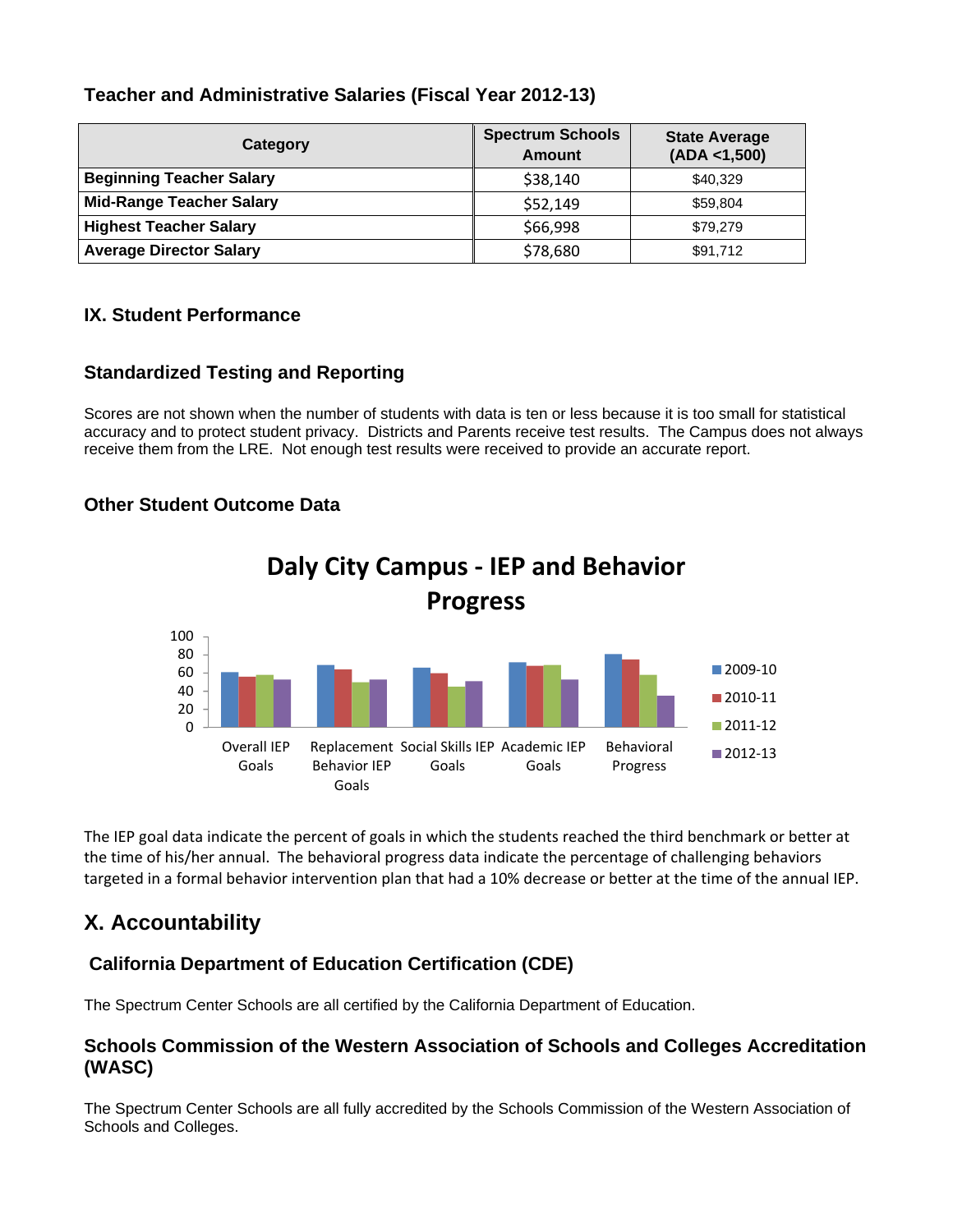### **Academic Performance Index (API)**

The API is not applicable to Non Public Schools.

## **XI. Postsecondary Preparation**

### **WorkAbility I**

Spectrum Center is a state-approved WorkAbility I Program (WAI) site. WorkAbility I is a California transition program and is funded and administered by the Special Education Division of the California Department of Education. The WorkAbility I Program provides resources for transition services with a primary focus on comprehensive pre-employment, work site training, and employment, along with follow-up services for youth in special education.

Spectrum's WAI program goal is to provide students with the skills necessary to maximize the level of independence and productivity in their lives, assisting them into a quality adult life.

The State WAI model requires service delivery, data collection, documentation, and reporting in line with WAI's Array of Services. The WAI Array includes, but is not limited to, career awareness and exploration, career counseling, vocational assessments, pre-employment activities that promote employment readiness, job search skills, and job retention, work training, and follow-up services. Spectrum's WAI Program strives to include as many elements of these services as "best practices", based on individual student's skills, abilities, and interests.

Spectrum's WAI program offers pre-vocational / vocational training, and pre-employment and career planning services for students 14-22 aligned as much as possible with each student's Individual Education Plans (IEP). As mandated in the IDEA 2004, and by the age of 16, transition planning, post-secondary goals, and individualized transition services will be addressed simultaneously with the development of the student's annual IEP goals. The Individual Transition Plan (ITP) is based on age-appropriate transition assessments. Measurable post-secondary goals are developed based on students' individual long-term objectives, interests, and preferences, and may include paid work training and other employment-related services. The development and practice of independent living skills are also a part of the long-term goals.

Pre-vocational and vocational training prepares students for future WAI subsidized or direct hire work training and employment opportunities, and includes, but is not limited to, pre-vocational/vocational tasks, mobility training, self-care, training in tolerance with time on task, work maturity standards and values, and the development of effective communication skills. The program features a strong community-based component. Research has shown that it is most productive for our students to learn skills in the natural environment where they will be later expected to demonstrate the skills. In this way, generalization is enhanced and independence maximized.



# **Workability I Program**